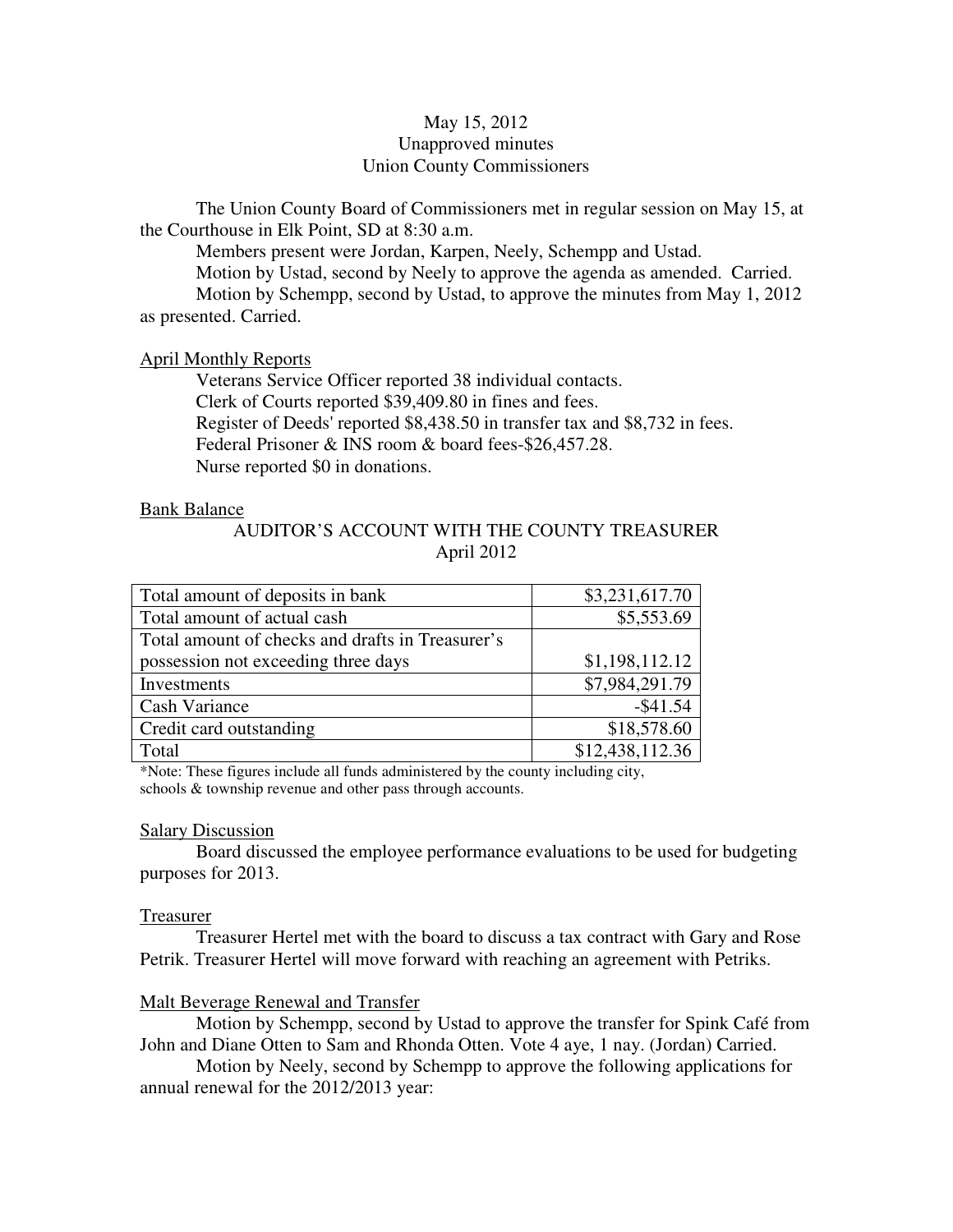Dakota Dunes Country Club dba Dakota Dunes Country Club-Retail (on-off sale); Two Rivers Inc (on off-sale); H & H Enterprises Inc. dba Coffee Cup Fuel Stop #6-Retail (onoff sale Malt Bev and Retail on); Dunes General Store, LLC dba the Dunes General Store (on-off sale); Brown Properties dba Alcester Steakhouse (package malt beverage offsale); Sam and Rhonda Otten, dba Spink Café-Retail(on-off sale); Golden Racing Corp dba Raceway Park, Inc.( on-off sale). Vote 4 aye, 1 nay. (Jordan) Carried.

### Recess

Chairman declared a ten minute recess.

## Planning and Zoning

 Henze met with the board to discuss the structure of the planning and zoning board after the current redistricting of county commission districts. It was determined to keep the members as they are until the end of the year at which time the public will be notified that there is a position available in Commissioner District #2 for a planning and zoning member.

### Highway

 Motion by Ustad, second by Schempp to approve the payroll increase for Robert O'Connell from a Highway II to a Highway III to \$13.87 per hour. Carried. Vote 4 aye, 1 nay. (Jordan)

 Motion by Neely, second by Schempp to approve the application for permit for bore and water line under Cr. #26- Section 16-21, T91N, R50W. Carried.

## Executive session

 Motion by Jordan, second by Schempp to enter executive session at 10:33 for legal matters. Carried. Chairman declared the board out of executive session at 10:37.

### Veterans Service Officer

 It was determined to advertise for another assistant VSO for Union County. Motion by Schempp, second by Jordan to approve the absences for Ron Jenkins on June 12- August 16 and August 30-September 6 with office being covered by Don Kniffen and Gary Larsen. Carried.

### Sheriff Department

 Motion by Jordan, second by Neely to approve to surplus the 2006 Ford Crown Victoria Title #11966730. Carried.

Motion by Jordan, second by Ustad to advertise for sealed bids on June 26, 2012. Carried.

 Motion by Jordan, second by Schempp to request a list from all departments on the vehicle listing including mileage, condition and want/need to replace. Carried.

### Passwords

 Discussion by the board took place and it was determined to ask department heads to collect and record all computer passwords in the department and keep that report in a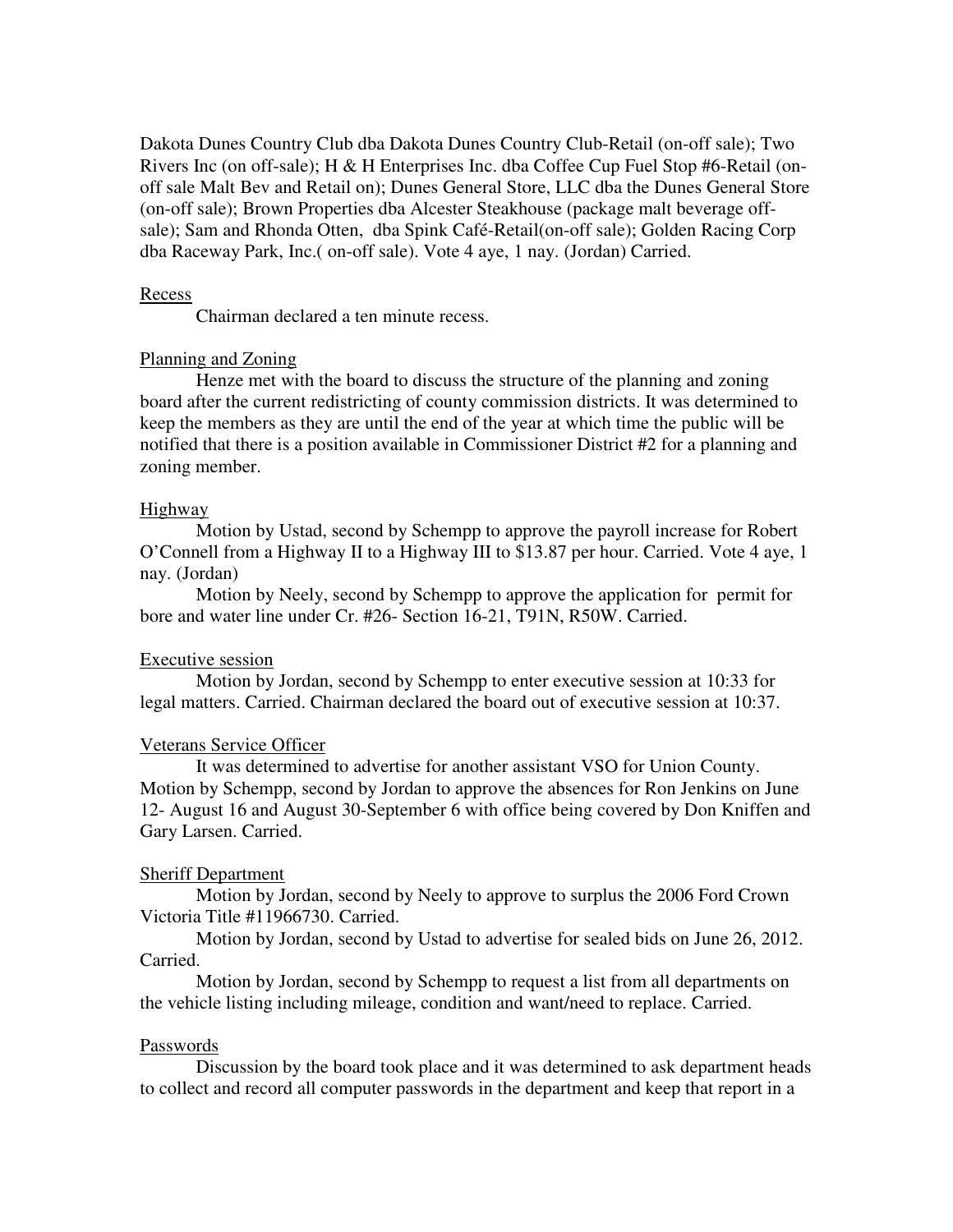secure locked area. The departments are to report to the Auditor the location of the passwords for the department.

# Calendar

 Motion by Schempp, second by Neely to meet on June 7, 2012 at 8:30 a.m. to canvass the Primary election and meet with department heads on their budget requests for 2013. Carried.

#### Abatement #2012-75

 Motion by Neely, second by Ustad to approve the abatement request for Oma Rogers based on the Assessor's revaluation following the flood damage-remove 6,076 from the assessed value. Carried.

### Weed Spraying Contract

 Motion by Ustad, second by Schempp to approve the Weed Spraying contract at 13,860. Carried.

### Claims

 Motion by Jordan, second by Schempp to approve the following claims. Carried. The following claims have been audited, approved and warrants drawn on the same: Bi-Weekly payroll for 05-18-2012: Auditor \$150.08; Treasurer \$364.48; State's Attorney \$625.80; Public Building \$716.58; Register of Deeds \$798.85; Sheriff \$29,854.99; Nurse \$160.80; WIC \$273.36; Weed \$2,303.58; Highway \$21,616.99. Accurate Reporting (Transcripts) \$28.20; Alcester Union (Legals/Ads) \$392.94; Alliance Communication (Phone) \$466.72; AmericInn (Rooms) \$143.98; Artic Ice (Supp/Repairs) \$2.00; Avera Queen of Peace (Prof Svc/Fees) \$219.60; Avera Sacred Heart (Care) \$659.89; Barkley Asphalt Paving (Supp) \$105.30; Best Western Whitehouse Inn (Room) \$180.18; Bounce Around Inflatables (Supp) \$1,000.00; C & B Operations, (Supp) \$146.47; Cadillac Jacks Resort (Room) \$353.46; Campbell Grading (Repair/Excise Tax) \$6,627.56; Campbell Supply (Maint) \$157.37; Century Link (Phone) \$2,334.77; Chesterman (Water) \$132.25; City Of Alcester (Util) \$48.53; City Of Elk Point (Util) \$568.29; Community Health Clinic (Care) \$463.45; Country Estates (Maint/Repair) \$455.41; Dawn Steckelberg (Per Diem) \$42.00; Dept of Revenue (1/2 Malt Bvg Lic) \$1,075.00; Dept of Revenue (Maint) \$14.00; Document Depot (Maint) \$40.00; Donelda Golden (Per Diem) \$42.00; Election Systems (Supp) \$2,838.56; Fastenal Company (Supp) \$168.44; Fox Youngberg (MI Hearing) \$171.16; GCR Tire Center (Supp) \$560.92; Hickory Tech (Util) \$122.70; Inland Truck Parts (Repair) \$9.75; Jebro (Supp) \$955.50; Jerke and Sons (Ditch Work) \$11,816.35; Juror Fees (Jury Duty) \$538.80: Katie Johnson (Pub Defender) \$2,336.15; Kelly Staum (Mileage) \$18.13; Knology (Phone) \$191.86; Lind Electronic Design (Supp) \$411.80; Mary Anne Meyer (Transcripts) \$50.40; Mason County Sheriff (Return) \$30.00; Matheson (Supp) \$184.56; Medical Waste Transport (Maint) \$82.50; Metal Culverts (Supp) \$1,337.34; Michael McGill (MI Board) \$2,455.05; Microfilm Imaging System (Rental) \$75.00; Mid-American Research (Supp) \$199.47; MidAmerican Energy (Util) \$427.63; Midwest Wheel Companies (Repair/Supp) \$256.36; Mobile Electronic Service (Supp) \$2,195.00; Muller Auto Parts